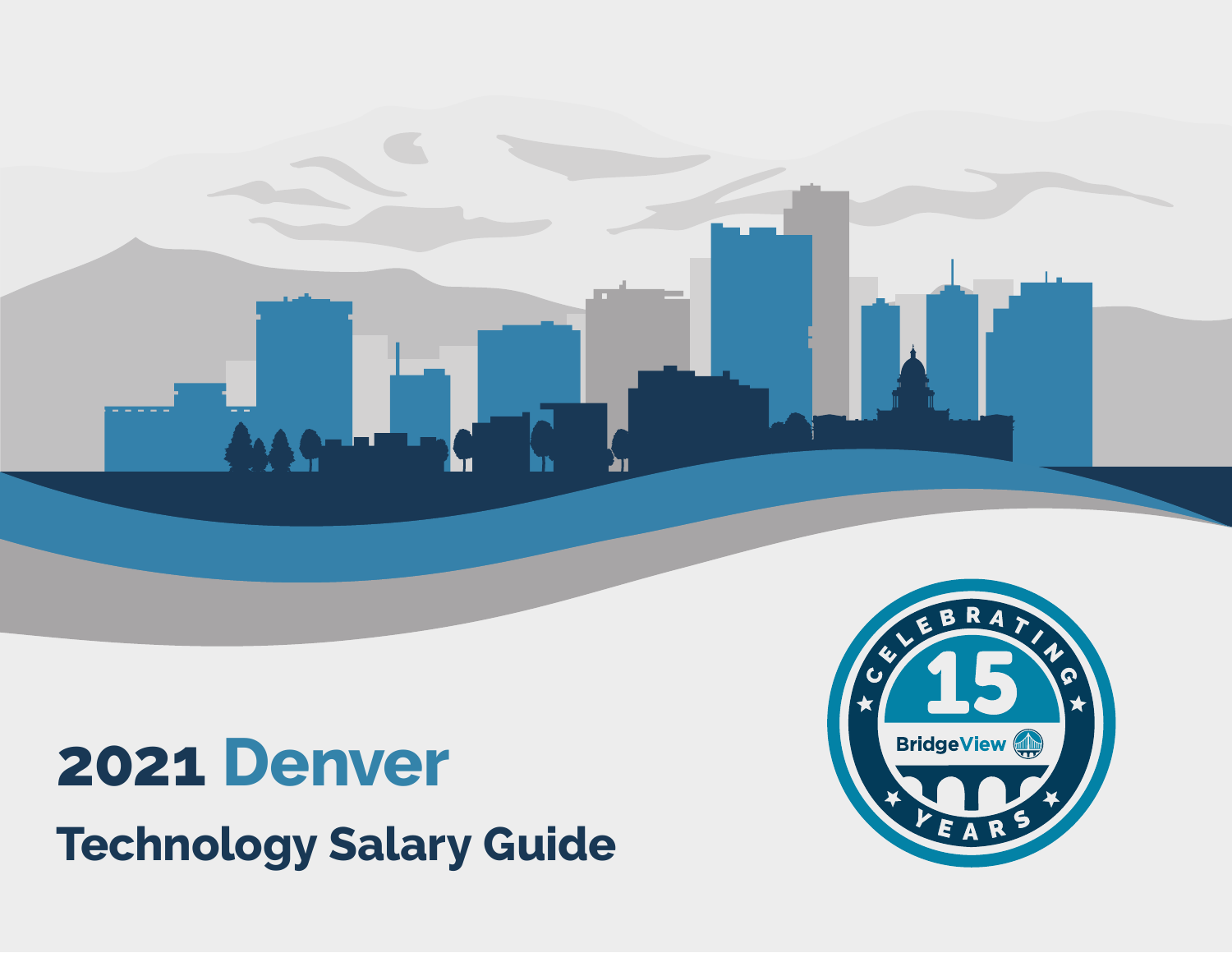### **Optimistic Trends in a Year of Uncertainty**

**We might be living in a new normal, but what does that mean for the area's salaries? Determining appropriate compensation is never easy, but it can feel especially hard after a year like 2020. Whether you're an employer or a technologist, there are three powerful forces shaping the technology job market in Denver.**

#### **Technology Stays Strong**

COVID-19 brought certain industries to a standstill, but not technology. After all, innovative productivity and communication software like Zoom is needed more than ever, and that's just one example. Considering that there was a drastic skills shortage before the pandemic and there are still more open roles than available candidates, core wages have not shifted significantly.

#### **Remote Work Is Here to Stay**

The technology industry historically employs a large number of remote workers, and now it's clear that businesses have fully embraced the model. With many following the lead of Google, Facebook, and countless other companies across most industries, it's estimated at least 60% of technology jobs available in 2021 are remote. Technologists are relocating in greater numbers, and firms are recruiting in areas they never have before.

#### **Diversity and Inclusion Shine**

As citizens in Denver and across America demanded equality, employers were listening. Many businesses who never had a diversity and inclusion plan formed one, while others doubled down on their existing models for improving hiring and employee engagement. As corporate cultures evolve in 2021, the fruits of this labor will be seen in a healthier, happier technology workforce.

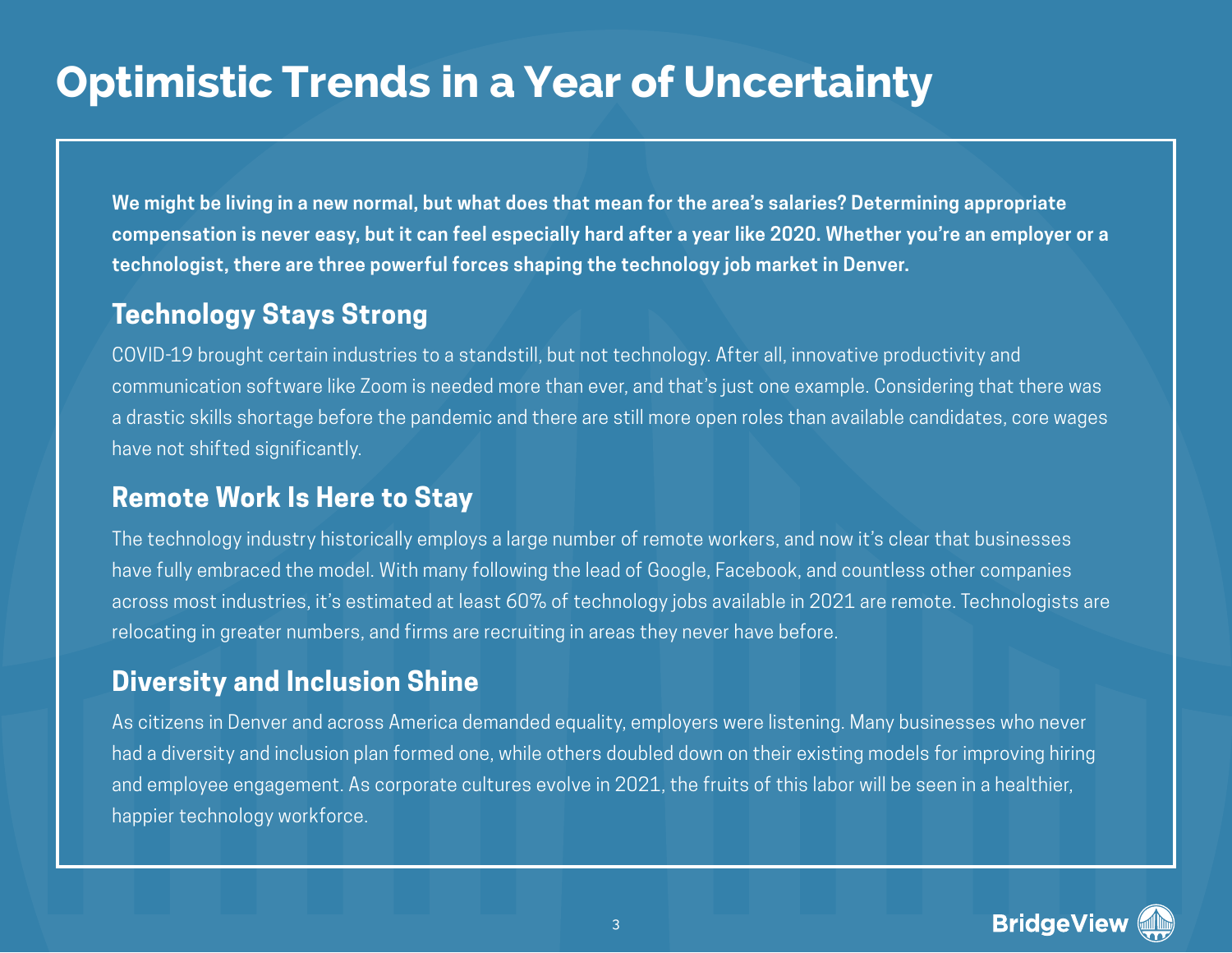| <b>A Snapshot of Denver's</b> |  |
|-------------------------------|--|
| <b>Technology Scene</b>       |  |

**Despite the initial shock of COVID-19, Denver remains one of the strongest and most exciting technology hubs in the country for businesses and technologists alike. There are a number of trends shaping the sector while providing a positive outlook for the region.**

| <b>DENVER'S</b><br><b>\$32 Billion</b><br><b>TECHNOLOGY</b><br><b>INDUSTRY</b><br><b>GENERATES</b> | The economic impact of Denver is significant, representing roughly<br>two-thirds of the entire state's technology output <sup>1</sup> .                                                                              |
|----------------------------------------------------------------------------------------------------|----------------------------------------------------------------------------------------------------------------------------------------------------------------------------------------------------------------------|
|                                                                                                    |                                                                                                                                                                                                                      |
| <b>15.2 Million</b><br><b>OCCUPIED BY</b><br><b>TECHNOLOGY</b><br>sq.ft<br><b>FIRMS</b>            | Denver is home to 70% of the technology office space in Colorado.<br>The state's technology occupancy has risen 23% in two years,<br>offsetting the increased shifts to remote work <sup>2</sup> .                   |
|                                                                                                    |                                                                                                                                                                                                                      |
| <b>IS LEASED BY</b><br>37% of Space<br><b>SOFTWARE</b><br><b>COMPANIES</b>                         | \$20-billion software firm Palantir Technologies Inc. is moving its HQ<br>to Denver while Amazon is adding 100 more tech jobs to the area,<br>underscoring the strength of the market here <sup>2</sup> .            |
|                                                                                                    |                                                                                                                                                                                                                      |
| TECHNOLOGY<br>89.000<br><b>JOB POSTINGS IN</b><br><b>DENVER</b>                                    | With businesses in every industry seeking innovation, there<br>continues to be strong demand for technologists <sup>1</sup> . In the last six<br>years, 25,000 technology jobs were created in Denver <sup>3</sup> . |

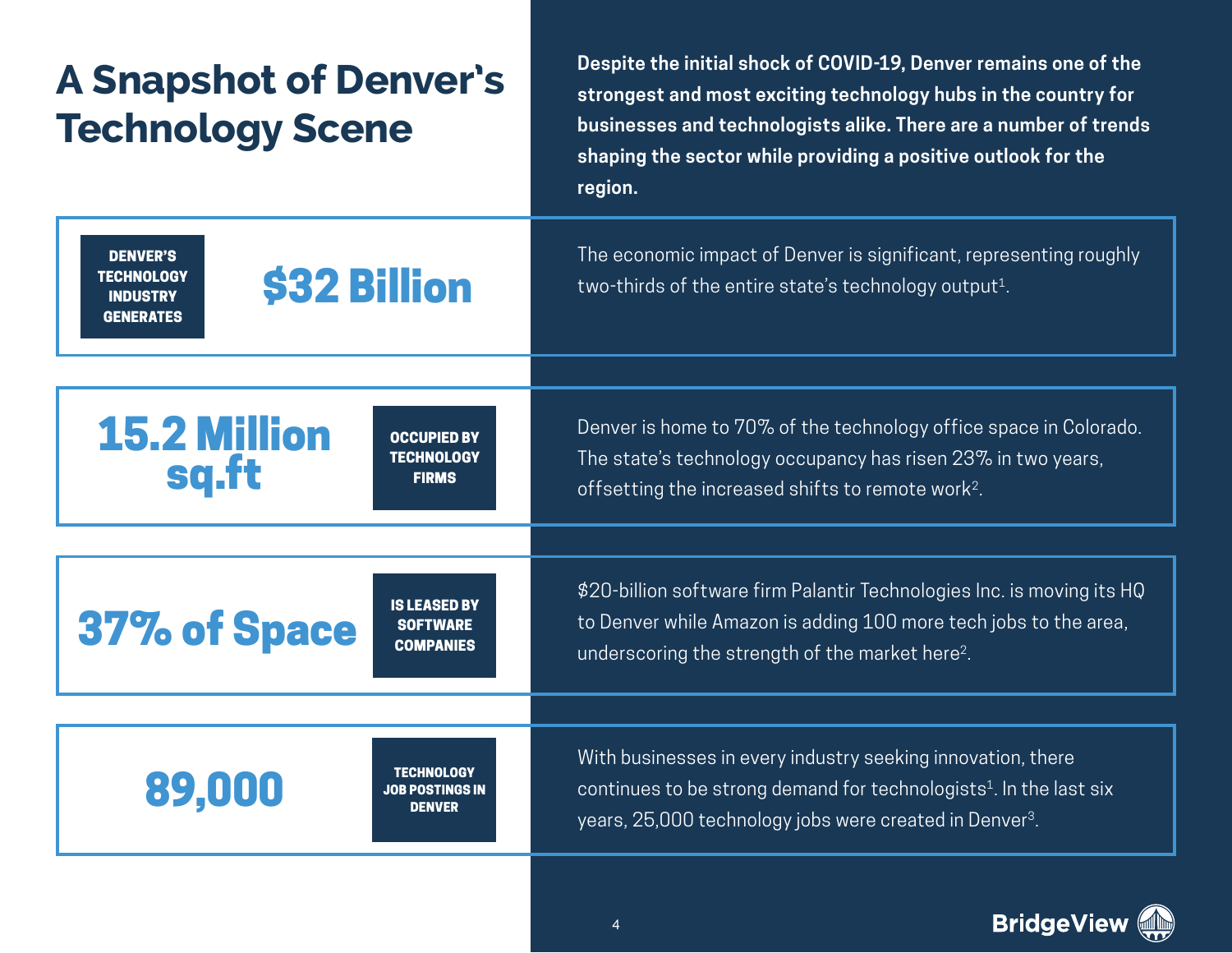## **Seven In-Demand Skill Sets in Denver**

**To round out your view of Denver's 2021 technology compensation, take special note of the skill sets seeing the healthiest demand and strongest salaries.**



Moving to the cloud has long been a priority for businesses, but the pandemic of 2020 fueled renewed urgency. As remote work grew overnight, companies suddenly found that they need stronger, faster cloud capabilities to maintain productivity. Cloud Architects, DevOps Engineers, and those versed in AWS and Azure will be urgently needed during 2021. **Cloud**



Throughout 2021 and well into the decade, information security roles are expected to grow at much faster rates than others<sup>4</sup>. Protecting data, software, and hardware is a major priority for businesses today. Most security professionals plan to pursue certifications like CISSP, CISM, CEH, and GSAE in the **Security Security Security Security Security Security Security Security Security Security Security Security Security Security Security Security Security Security Security Security S** 



Today's organizations understand that discovering business insights leads to more effective decisionmaking. Together, these unlock higher revenue. There are quintillions of bytes of data generated each day, so the information is there for the taking as long as the right technologists can be recruited. ETL **Data** Engineers and Data Analysts are in high demand.

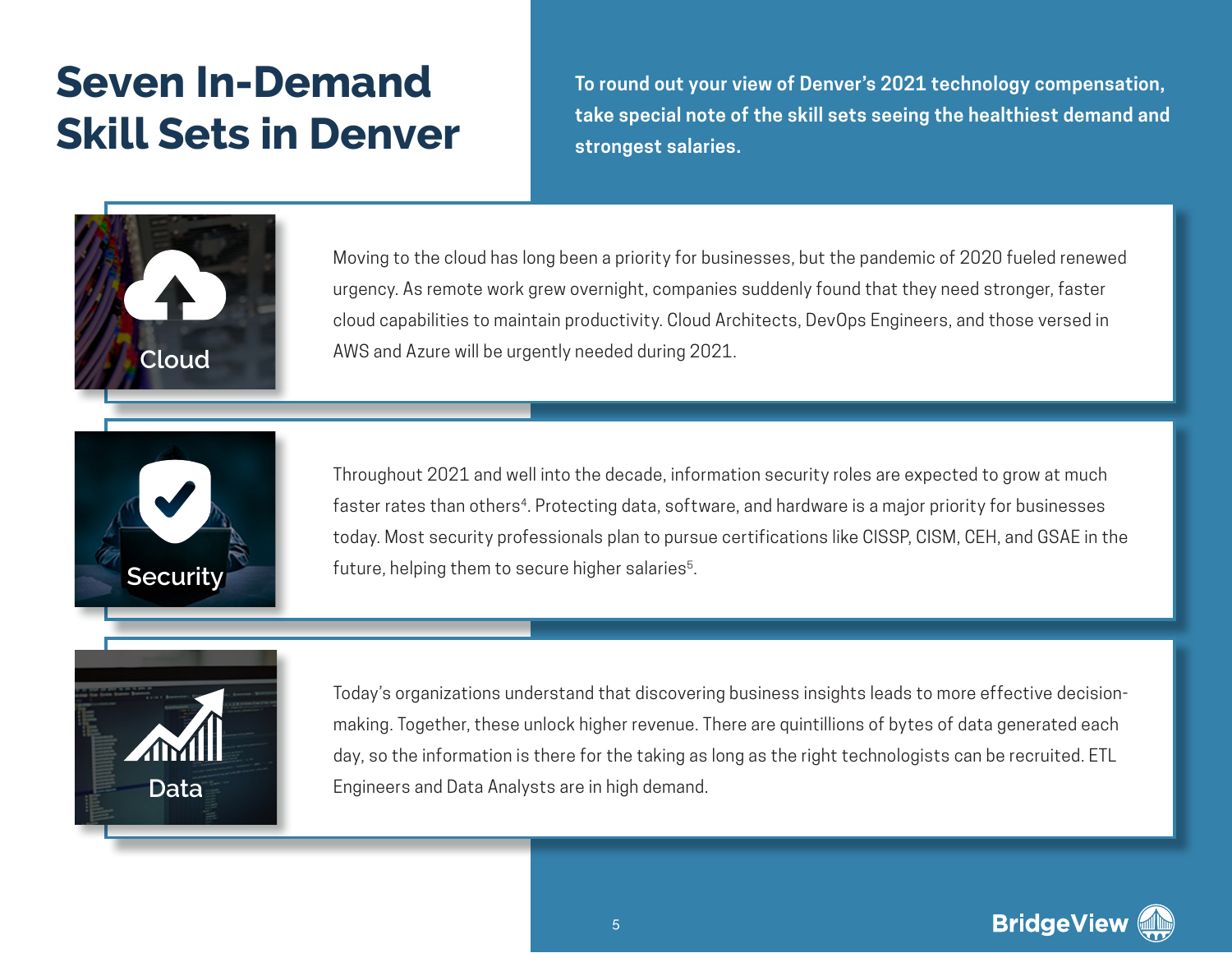

The mobile development market was already growing at a fast pace, and now reports show that COVID-19 has provided new opportunities in the niche. More than ever, people are relying on mobile devices to communicate and work. With this market expected to grow by \$497 billion from 2020 to **Mobile** 2024, expect mobile salaries to rise in 2021 and beyond as a result of this accelerated demand<sup>6</sup>.



Building, managing, and applying solutions across entire enterprises are valuable skill sets for the foreseeable future. Knowledge of Java, Python, Ruby, and Salesforce continues to rise in demand, with employers prepared to pay a premium in an employment market that has lower unemployment rates than **Enterprise other industries in the same region.** 



Networks, servers, help desks, and other areas combine to support one of a company's most crucial functions. Systems can be very complex for even smaller organizations, and they require skilled technologists who can analyze, design, and implement them effectively. It's why positions like Linux Engineers, Windows Engineers, and Network Engineers continue to see strong demand.



Businesses require a strong vision to fully leverage innovative technology, and leaders such as Chief Information Officers and Chief Technology Officers provide that essential direction. Given their ability to significantly impact every department and implement initiatives such as digital transformation and replatforming, these roles are some of the highest paid in the industry.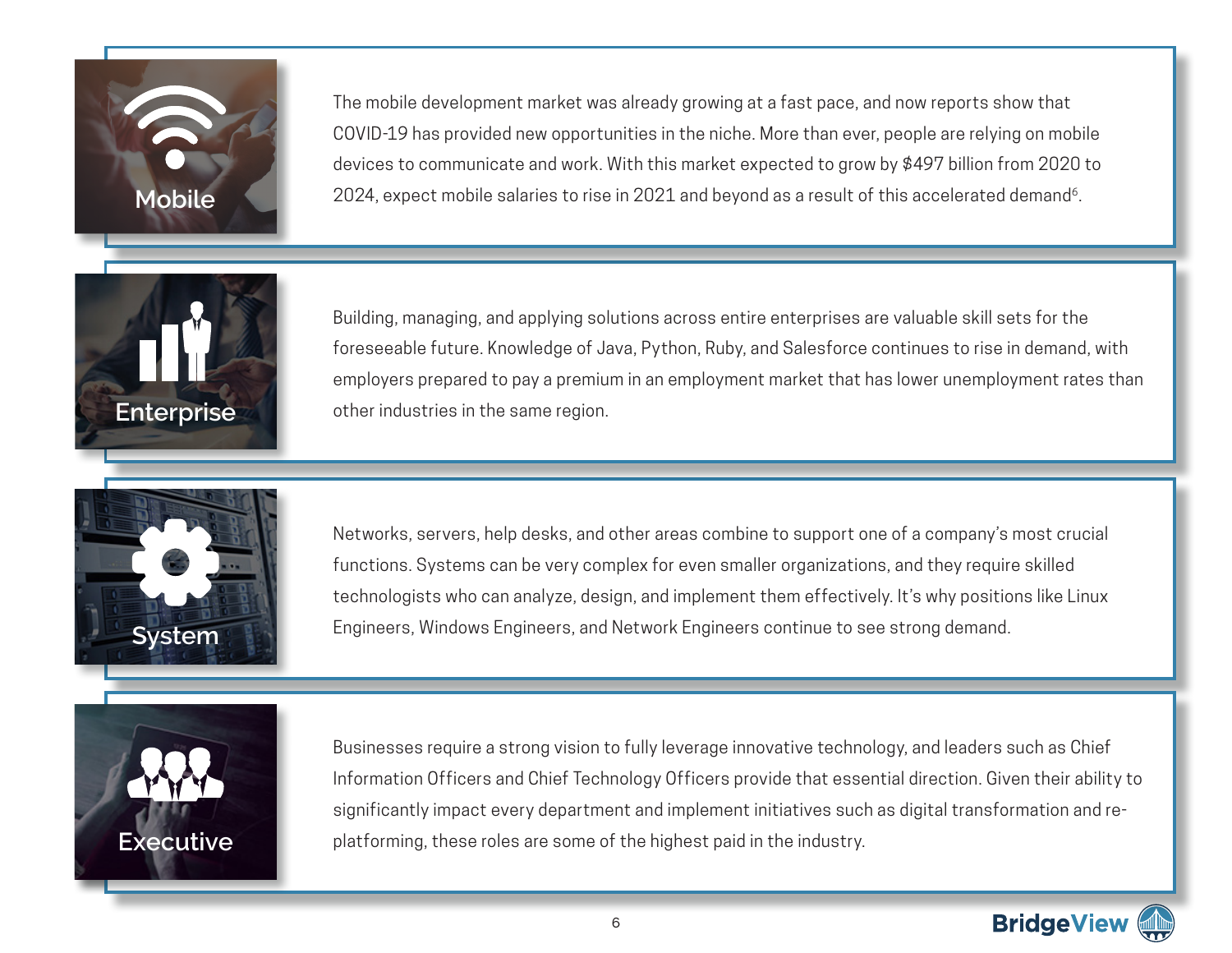### **2021 Salaries**

|                                  | <b>JUNIOR</b> | <b>MID</b> | <b>SENIOR</b> |  |  |
|----------------------------------|---------------|------------|---------------|--|--|
| <b>CLOUD</b>                     |               |            |               |  |  |
| <b>Cloud Architect</b>           | N/A           | \$145,000  | \$164,500     |  |  |
| <b>DevOps Engineer</b>           | \$92,500      | \$118,000  | \$145,500     |  |  |
| <b>Site Reliability Engineer</b> | \$90,000      | \$116,500  | \$142,000     |  |  |
| <b>Cloud Security Engineer</b>   | N/A           | \$131,500  | \$152,000     |  |  |
| <b>WEB &amp; MOBILE</b>          |               |            |               |  |  |
| <b>UX Designer</b>               | \$79,000      | \$97,500   | \$121,000     |  |  |
| iOS/Android Developer            | \$91,000      | \$112,000  | \$139,500     |  |  |
| <b>UI Developer</b>              | \$82,500      | \$105,000  | \$132,000     |  |  |
| <b>Full Stack Developer</b>      | \$93,500      | \$118,000  | \$139,000     |  |  |

\*The above salaries are intended for use only as a guide and will vary based on company size, professional experience, industry, and other factors unique to individual situations.

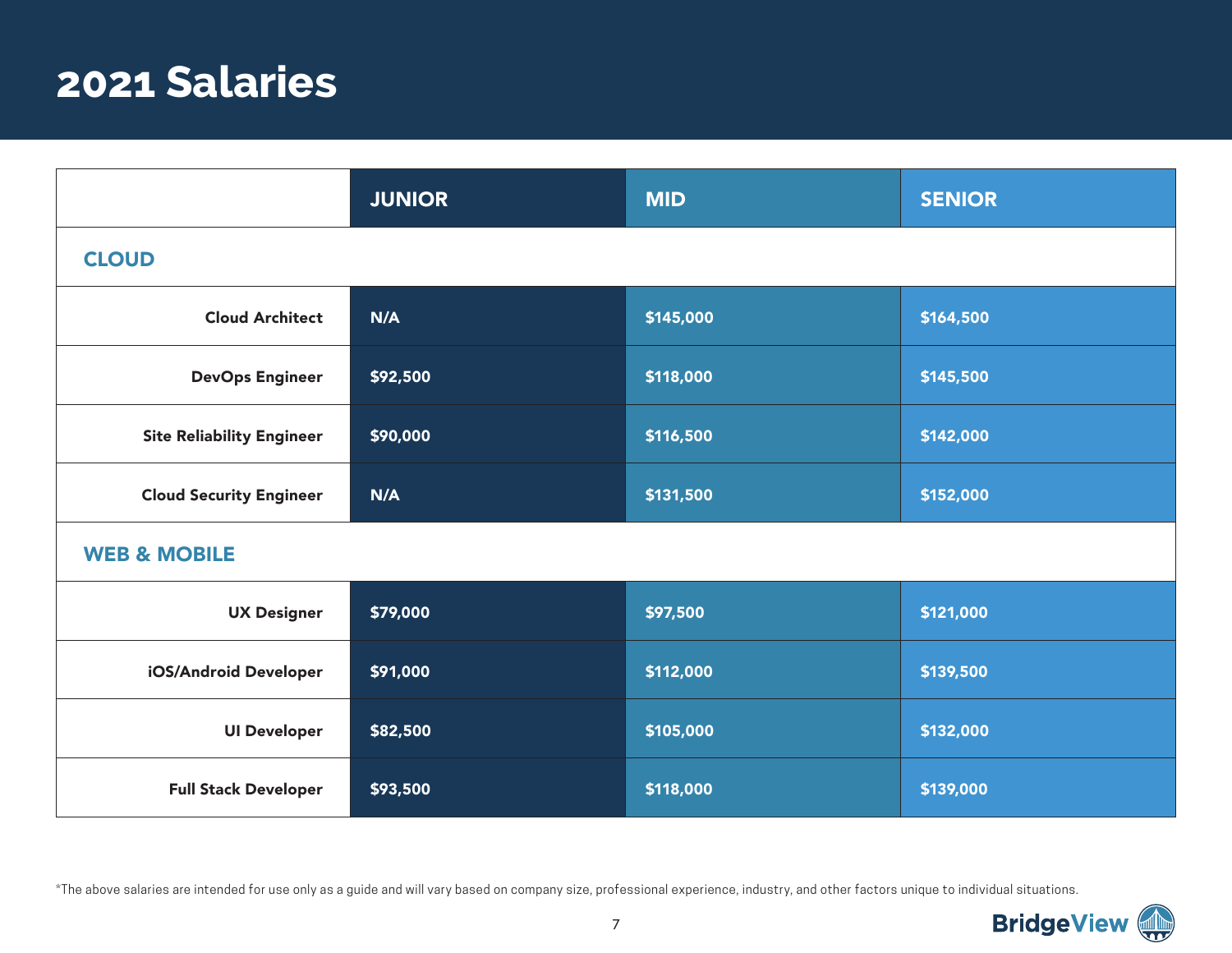|                                          | <b>JUNIOR</b> | <b>MID</b> | <b>SENIOR</b> |  |  |
|------------------------------------------|---------------|------------|---------------|--|--|
| <b>ENTERPRISE</b>                        |               |            |               |  |  |
| <b>Enterprise Architect</b>              | N/A           | \$143,000  | \$168,000     |  |  |
| .Net Developer                           | \$87,000      | \$108,000  | \$123,000     |  |  |
| Java Developer                           | \$91,000      | \$114,000  | \$136,000     |  |  |
| <b>Software Engineering Team</b><br>Lead | N/A           | \$127,500  | \$140,000     |  |  |
| <b>SAP Analyst</b>                       | \$90,000      | \$113,500  | \$139,000     |  |  |
| <b>SharePoint Integrator</b>             | \$85,000      | \$98,000   | \$119,500     |  |  |
| <b>SECURITY &amp; SYSTEMS</b>            |               |            |               |  |  |
| <b>Information Security Architect</b>    | N/A           | \$132,000  | \$154,000     |  |  |
| <b>Information Security Engineer</b>     | \$95,000      | \$124,000  | \$146,000     |  |  |
| <b>Information Security Analyst</b>      | \$89,500      | \$105,000  | \$123,500     |  |  |
| Unix/Linux Administrator                 | \$84,000      | \$102,500  | \$121,000     |  |  |
| <b>Windows Administrator</b>             | \$74,000      | \$97,000   | \$117,000     |  |  |
| <b>Network Engineer</b>                  | \$87,000      | \$116,000  | \$135,500     |  |  |

\*The above salaries are intended for use only as a guide and will vary based on company size, professional experience, industry, and other factors unique to individual situations.

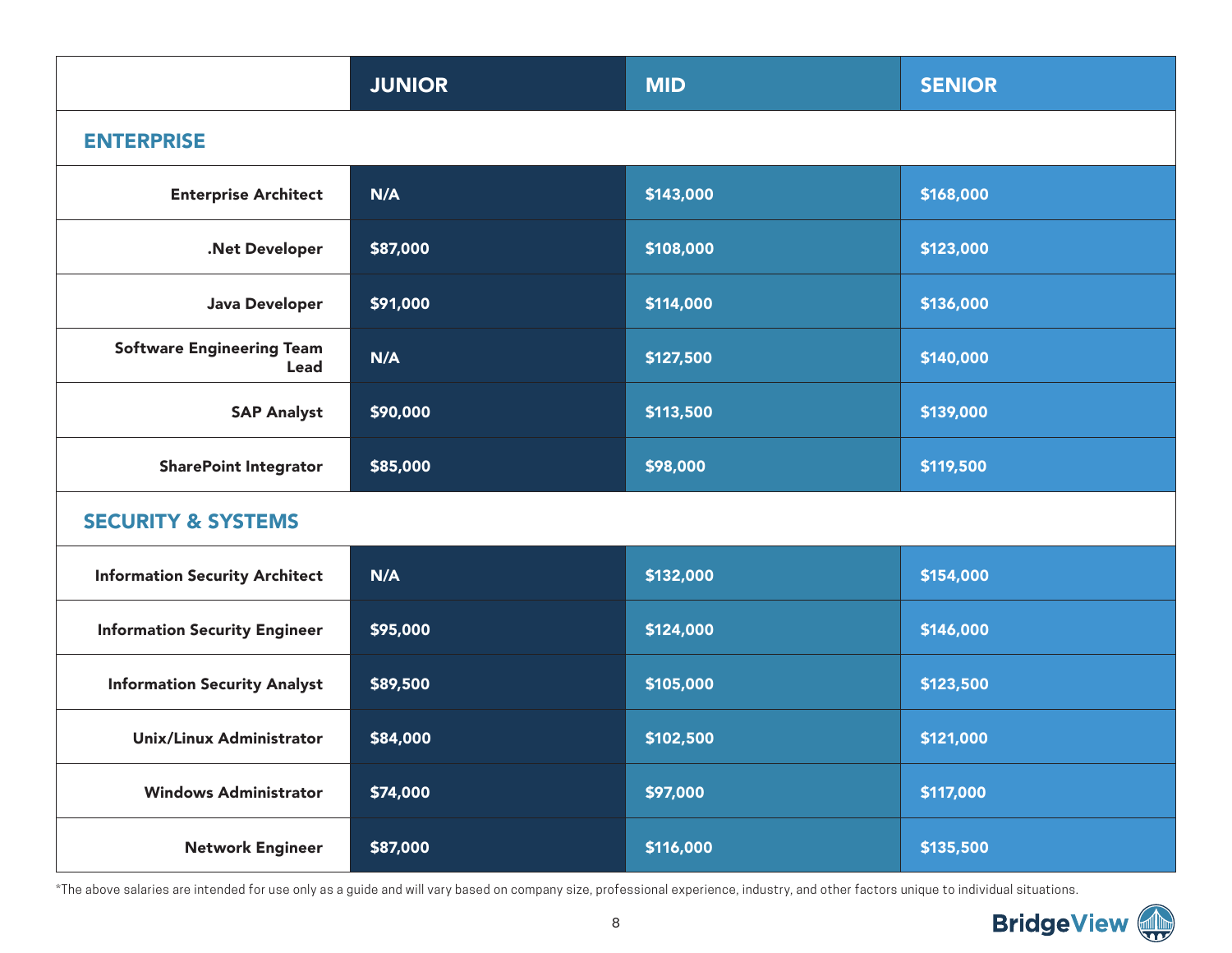|                               | <b>JUNIOR</b> | <b>MID</b> | <b>SENIOR</b> |  |  |
|-------------------------------|---------------|------------|---------------|--|--|
| <b>DATA</b>                   |               |            |               |  |  |
| <b>Data Architect</b>         | N/A           | \$125,000  | \$156,000     |  |  |
| <b>Data Scientist</b>         | \$103,000     | \$128,500  | \$156,000     |  |  |
| <b>Database Developer</b>     | \$90,500      | \$109,000  | \$130,000     |  |  |
| <b>ETL Engineer</b>           | \$91,000      | \$114,000  | \$135,000     |  |  |
| <b>Database Administrator</b> | \$83,000      | \$104,500  | \$126,500     |  |  |
| <b>EXECUTIVE</b>              |               |            |               |  |  |
| <b>CIO/CTO</b>                | N/A           | N/A        | \$254,500     |  |  |
| <b>VP of Technology</b>       | N/A           | N/A        | \$190,000     |  |  |
| <b>Chief Security Officer</b> | N/A           | N/A        | \$231,000     |  |  |
| <b>Director of Technology</b> | N/A           | N/A        | \$169,000     |  |  |
| <b>Manager of IT</b>          | N/A           | N/A        | \$137,000     |  |  |
| Manager of QA                 | N/A           | N/A        | \$128,500     |  |  |

\*The above salaries are intended for use only as a guide and will vary based on company size, professional experience, industry, and other factors unique to individual situations.

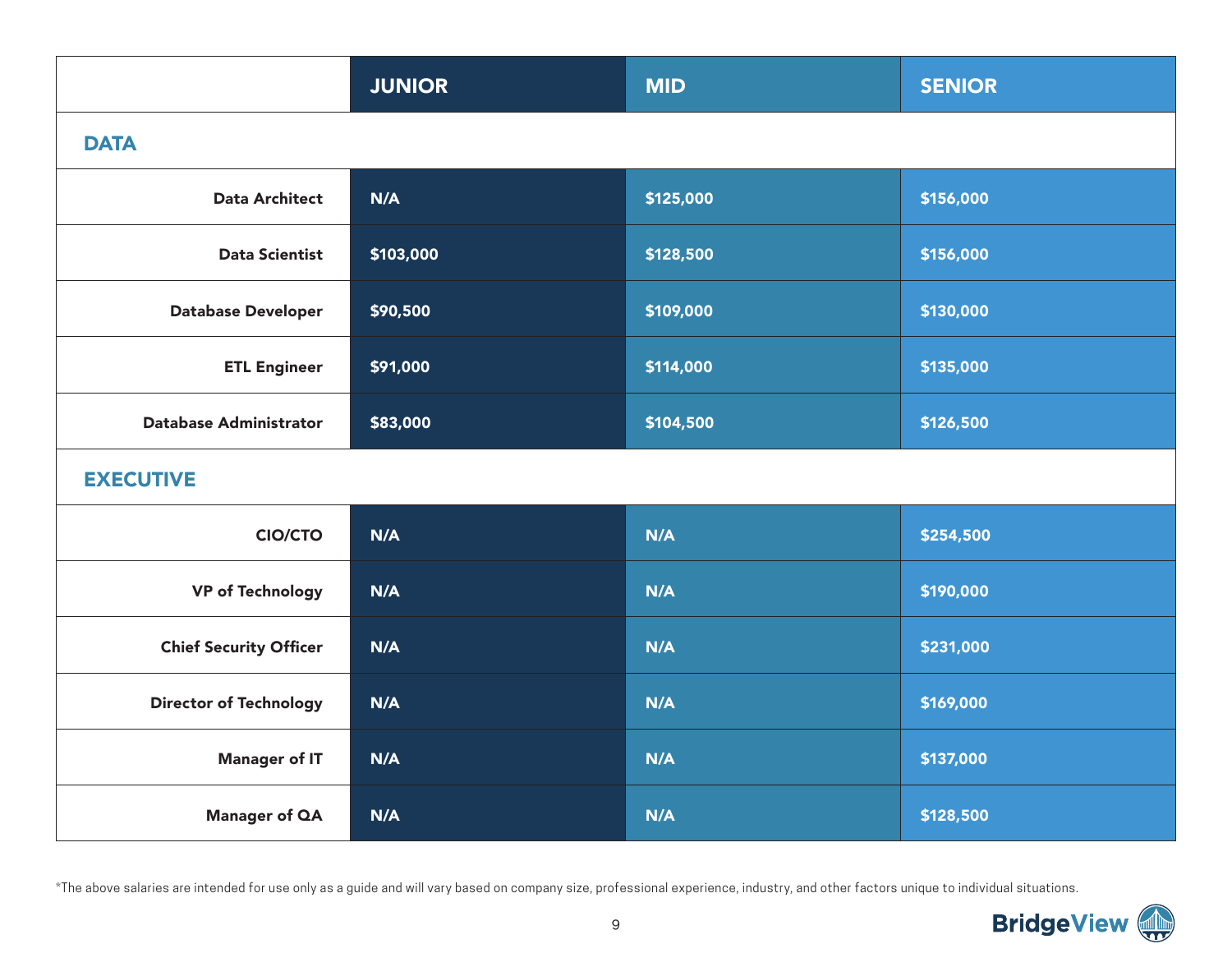# **About BridgeView**

Headquartered in Denver, Colorado, BridgeView has delivered exceptional technology consulting, project augmentation, and placement services for over 15 years. No matter your project or technologist needs, we have a proven solution that is based on strong relationships.

- For those seeking cloud enablement, Agile transformation, or digital engineering, our Solutions practice is ready to meet you where you are and accelerate your project lifecycle journey. Minimize risk and achieve higher product quality through executive strategy consulting or project outsourcing.
- When in need of a highly capable technology team, our sourcing, recruiting, and staffing offerings are ready to make an impact. Higher interview-to-placement ratios and competitive pay rates mean you save time and money while boosting hiring.
- Technologists rely on us to progress their careers. We dig into your professional and personal goals and connect you with the company and role that will get you where you want to go.



DENVER BUSINESS JOURNAL



2019 BEST PLACES TO WORK

OUTSIDE MAGAZINE'S BEST PLACES TO WORK DERIVER BUSINESS JOURNAL'S BEST PLACES TO WORK

**To further discuss salaries and how they relate to your hiring or career goals, reach out to us at (303) 532-4700**.

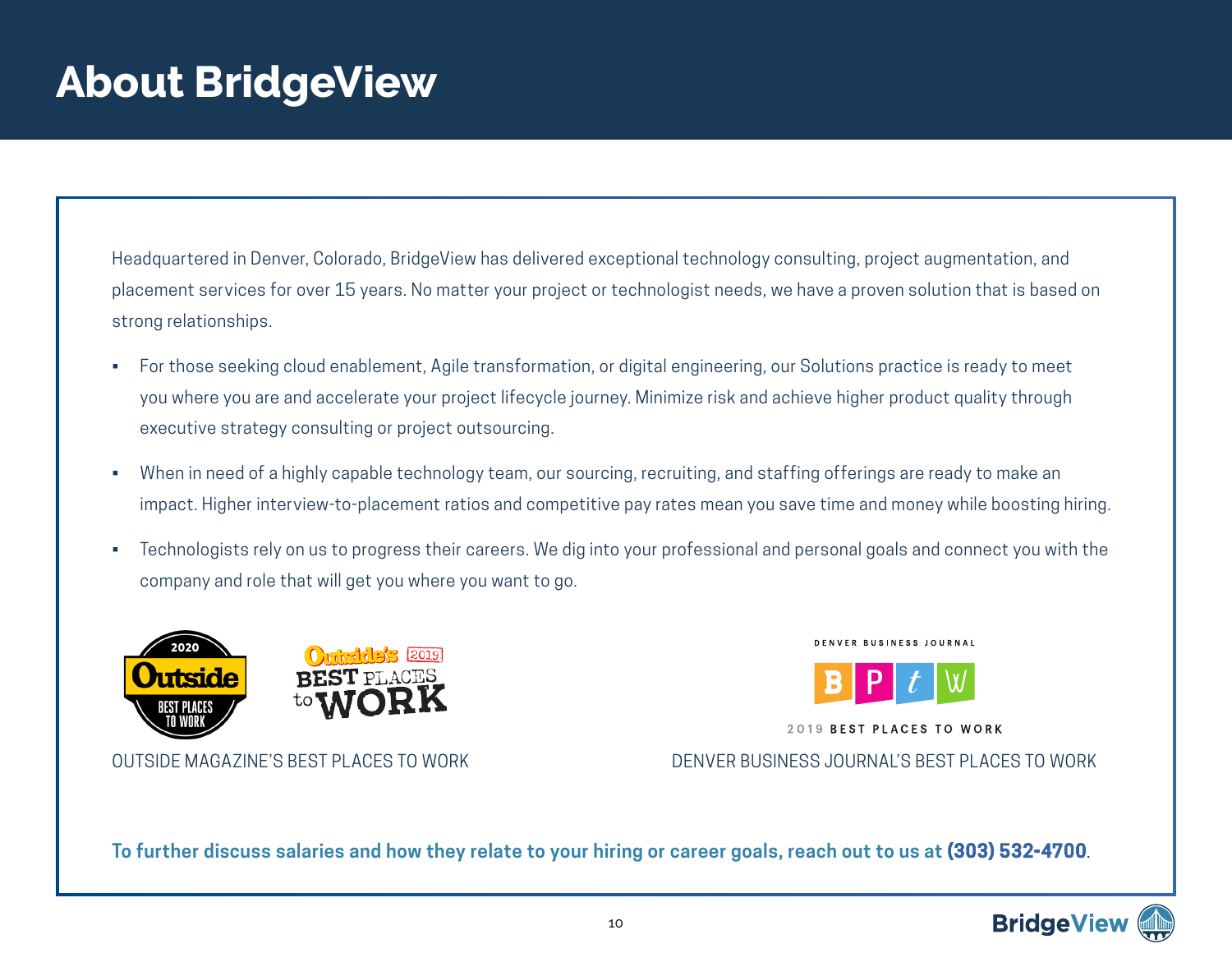### **Further Insights**

BridgeView regularly publishes industry insights for employers and technologists. For further reading, click on one of our articles below:

**[Remote Hiring and Onboarding Best Practices: A Conversation with Twilio's Head of GTM Recruiting](https://www.bridgeviewit.com/remote-hiring-and-onboarding-best-practices/)**

**[Webinar Download: 5 Essential Cloud Best Practices for Your Business](https://www.bridgeviewit.com/5-essential-cloud-practices-for-your-business/)**

**[The Keys to Staying Within Your Tech Hiring Budget](https://bridgeviewit.com/tech-hiring-budget/)**

**[The New Job Search: Free Resources for Growing Your Technology Career in Colorado](https://www.bridgeviewit.com/the-new-job-search-free-resources-for-growing-your-technology-career-in-colorado/)**

**[The Unexpected Benefits of Working Remotely](https://www.bridgeviewit.com/the-unexpected-benefits-of-working-remotely/)**

**[Webinar Download: Managing a Remote Agile Team in a Virtual Workspace](https://www.bridgeviewit.com/webinar-download-managing-a-remote-agile-team-in-a-virtual-workspace/)**

**[Agile Software Development: Why Can't We Finish Our Sprint?](https://bridgeviewit.com/insight/agile-software-development/)**

**[Be Like Netflix and Focus on Communication in Your Hiring Process](https://bridgeviewit.com/improving-communication-in-technology-hiring/)**